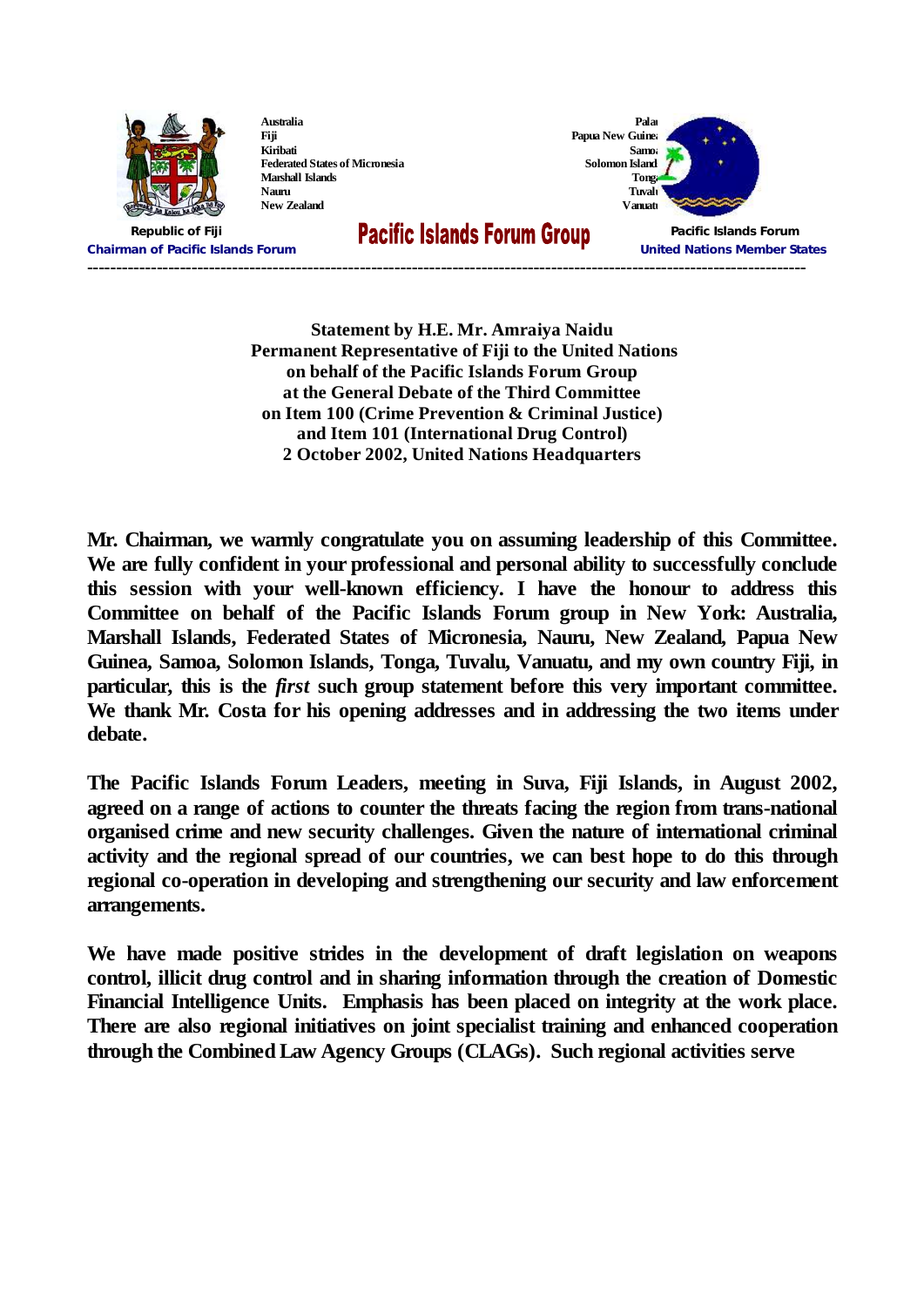**not only to strengthen regional efforts to combat crime, but also to maximise returns through pooling of resources.**

## **Nasonini Declaration**

**To highlight further the region's concerns over, and response to transnational crime and terrorism, the Forum agreed to adopt the** *Nasonini Declaration on Regional Security***. The Nasonini Declaration further supports and updates the 1992** *Honiara Declaration on Law Enforcement Cooperation***, the 1997** *Aitutaki Declaration* **and the** *Biketawa Declaration* **adopted in 2000 to act collectively in response to security challenges including the adverse effects of globalisation such as transnational crimes, and unlawful challenges to national integrity and independence.**

## **Item 101 International Drug Control Regional Illicit Drug Control**

**Shortcomings in the operation of illicit drug legislation within the region were noted by the Forum Leaders in their meeting in 2000.**

**As a result, a joint working group of Forum members and law enforcement agencies was convened to assess current legislation with a view to providing a common framework including model legislation.**

**The Forum Leaders, in Fiji, 2002, endorsed the draft Bill and encouraged all Forum Island Countries to examine the possibility of enacting the legislation in its entirety noting that jurisdictions have to vet and scrutinise the draft in accordance with their own procedures. The Forum Regional Security Committee ('FRSC') also approved the continuing work of the sub-committee to provide in-country support to law enforcement officers and prosecutors on implementing the** *Illicit Drug Control Bill***.**

**The Pacific region is developing mechanisms for improved coordination of training and technical assistance, together with the collection of information and analysis of the status of the drug situation and illegal people movements in the region.**

**Mr. Chairman, the 33 rd Forum Communiqué, which includes the Nasonini Declaration is being issued as UN document A/57/331 for referencing. Let me highlight its pertinent points for this debate, some of which were reflected in the opening discussion by the Executive Director.**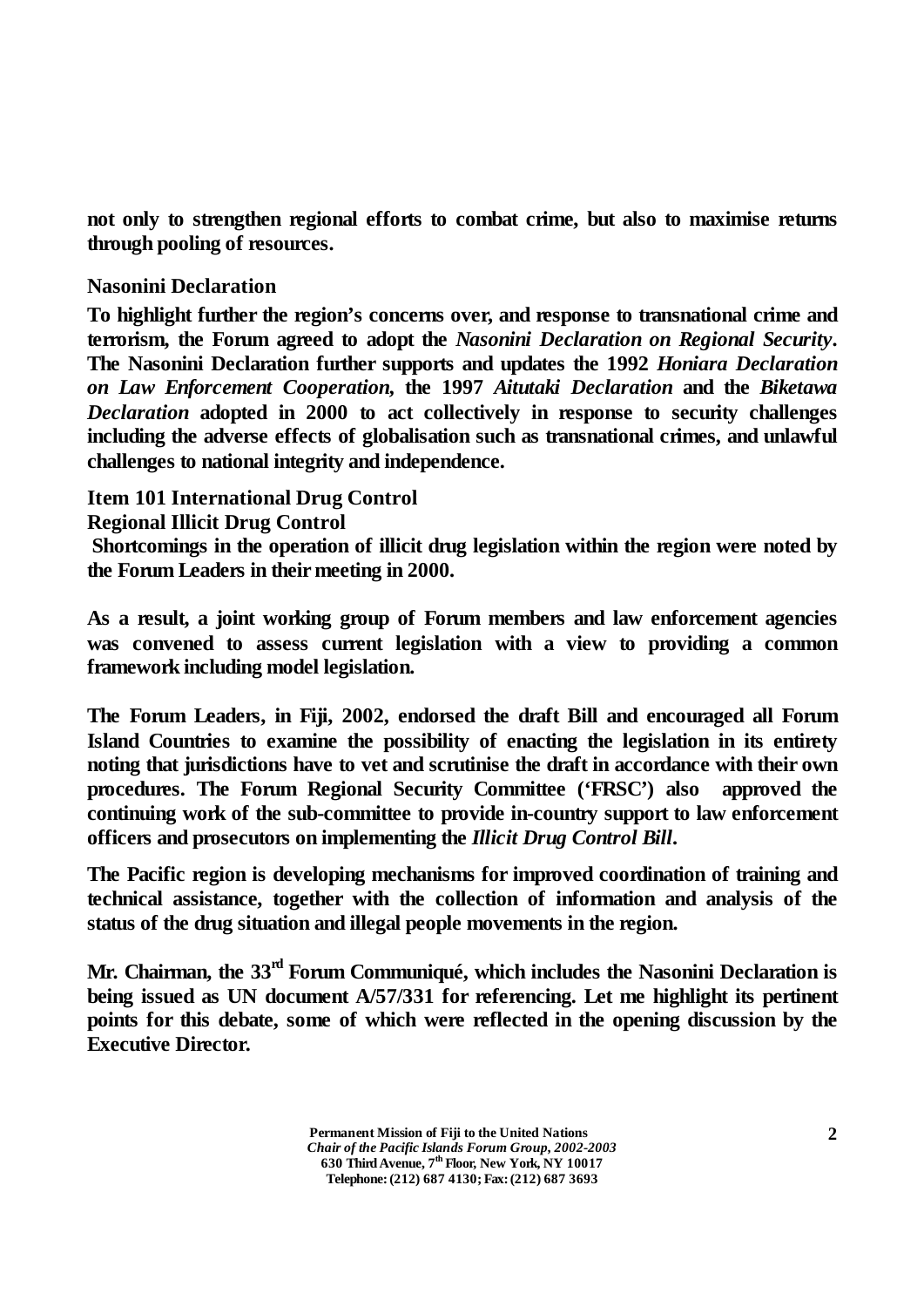## **NASONINI DECLARATION ON REGIONAL SECURITY**

- **• In this regard, Leaders recalled their commitment to good governance practices at all levels as a key fundamental strategy for addressing some of the difficult and sensitive issues underlying the causes of tension and conflict in the region.**
- **• Leaders expressed their concern about the recent heightened threat to global and regional security following the events of September 11 th 2001, in particular, those posed by international terrorism and transnational crime.**
- **• Recognising the need for immediate and sustained regional action in response to the current regional security environment, Forum Leaders affirmed the importance of the** *Honiara Declaration***, in particular, as providing a firm foundation for action to address these new and heightened threats to security in the region.**
- **• Forum Leaders underlined their commitment to the importance of global efforts to combat terrorism and to implement internationally agreed antiterrorism measures, such as the United Nations Security Council Resolution 1373 and the Financial Action Task Force Special Recommendations, including associated reporting requirements.**
- **• The Forum Leaders reaffirmed that law enforcement cooperation, backed by a strong common legislative base, should remain an important focus for the region and welcomed progress which has been made in regional law enforcement cooperation under the auspices of the relevant regional bodies.**
- **• Forum Leaders noted however, that, while some progress had been made in the implementation of the** *Honiara Declaration***, further urgent action was required of some member states and recommitted to full implementation of relevant legislation under the** *Honiara Declaration* **by the end of 2003.**
- **• Leaders underlined the importance to Members of introducing legislation and developing national strategies to combat serious crime including money laundering, drug trafficking, terrorism and terrorist financing, people smuggling, and people trafficking in accordance with international requirements in these areas, taking into account work undertaken by other bodies including the UN and the Commonwealth Secretariat.**